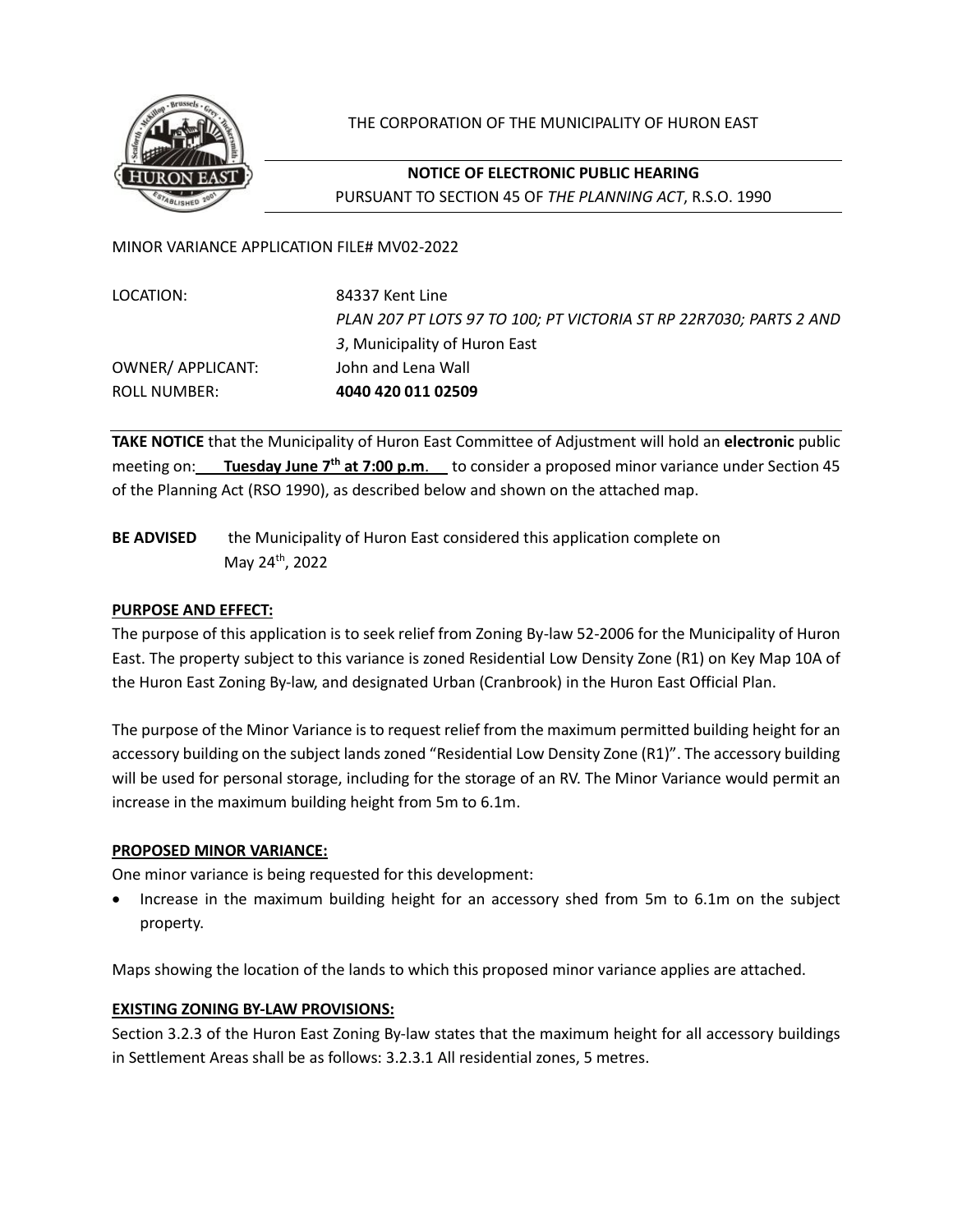## APPLICANT: John and Lena Wall. MINOR VARIANCE FILE MV02-2022 ROLL NUMBER: 4040 420 011 02509

**ELECTRONIC PUBLIC HEARING** – you are entitled to attend this electronic public hearing to express your views about this application or you may be represented by counsel for that purpose. If you are aware of any person interested in or affected by this application who has not received a copy of this notice, you are requested to inform that person of this hearing. If you wish to make written comments on this application, they may be forwarded to the secretary-treasurer of the committee at the address shown below.

Please note that comments and opinions submitted on these matters, including the originator's name and address, become part of the public record and may be viewed by the general public and may be published in a Planning Report, Council Agenda or Council Minutes.

**FAILURE TO ATTEND** – If you do not participate in the electronic hearing, it may proceed in your absence and, except as otherwise provided in the Planning Act, you will not be entitled to any further notice in the proceedings.

**NOTICE OF DECISION** – If you wish to be notified of the decision of the Committee of Adjustment in respect of this application, you must submit a written request to the Committee of Adjustment. This will also entitle you to be advised of a possible Ontario Land Tribunal hearing in the event the decision on this application is appealed.

**ADDITIONAL INFORMATION** relating to the proposed minor variance is available for inspection on the municipal website at [www.huroneast.com](http://www.huroneast.com/) .

## **Revised Procedure due to COVID-19 Pandemic**

Council meetings are being held electronically in response to the current situation. Persons wishing to participate in the planning process are encouraged to send comments, questions or concerns via email, mail or telephone to Jenn Burns, Planner at planning@huroncounty.ca (1-888-524-8394 ext. 3). Written comments submitted prior to June  $2^{nd}$ , 2022 will be included with the materials Council receives in consideration of the application.

Mail comments to: Huron East, PO Box 610, Seaforth, ON N0K 1W0, Attention Jessica Rudy.

Persons wishing to participate orally at the meeting, may join the hearing electronically or by teleconference. For instructions on how to participate and to register please contact Clerk Jessica Rudy at [clerk@huroneast.com](mailto:clerk@huroneast.com) or by calling 519-527-0160 ext. 37 by noon the day of the meeting.

## **Revised and dated at the Municipality of Huron East this 25th day of May, 2022.**

Brad McRoberts, CAO/Clerk, Municipality of Huron East 72 Main Street South, PO Box 610, Seaforth, Ontario N0K 1W0 Phone: 519-527-0160 or Toll Free 1-888-868-7513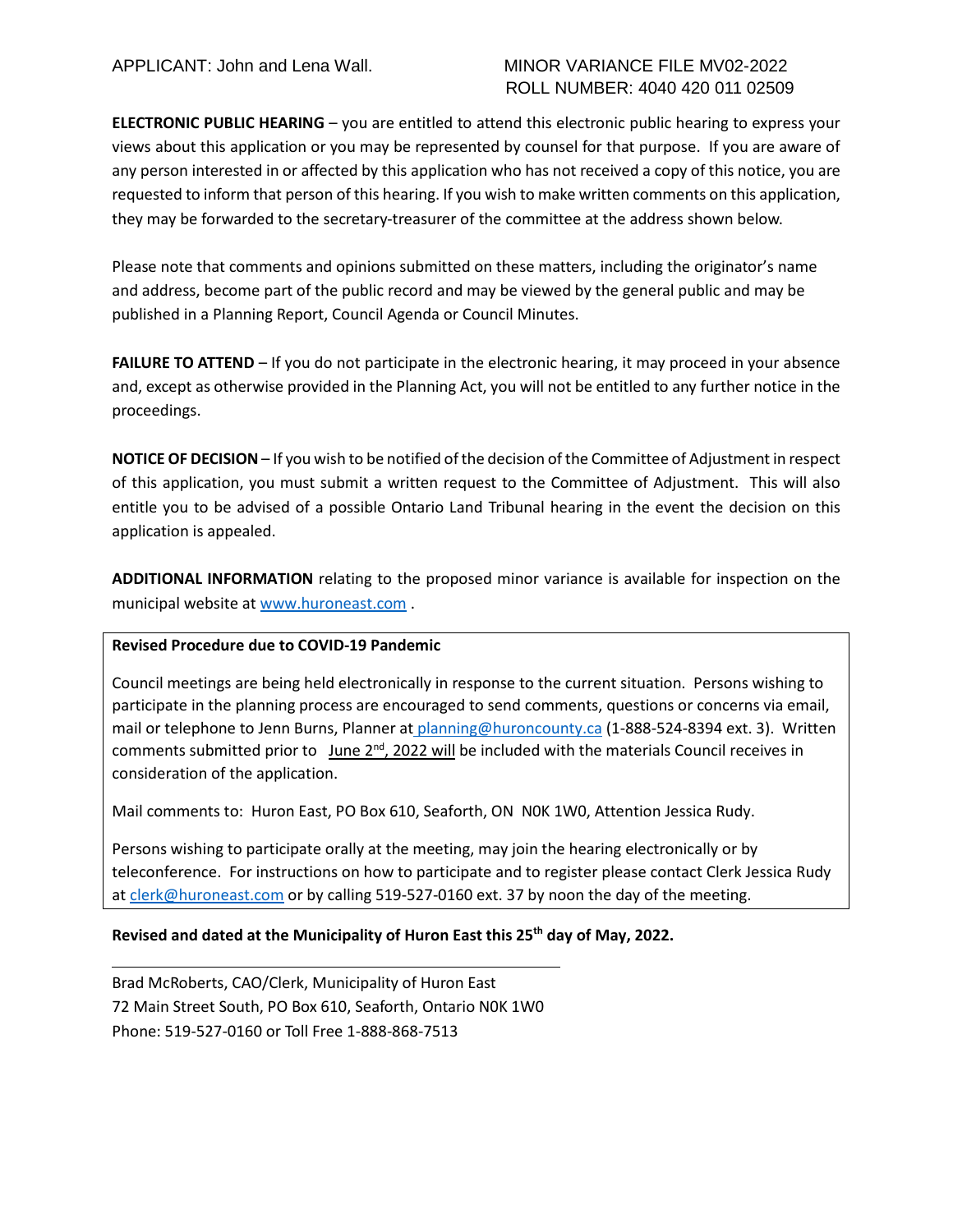#### **Location of the Minor Variance Application**

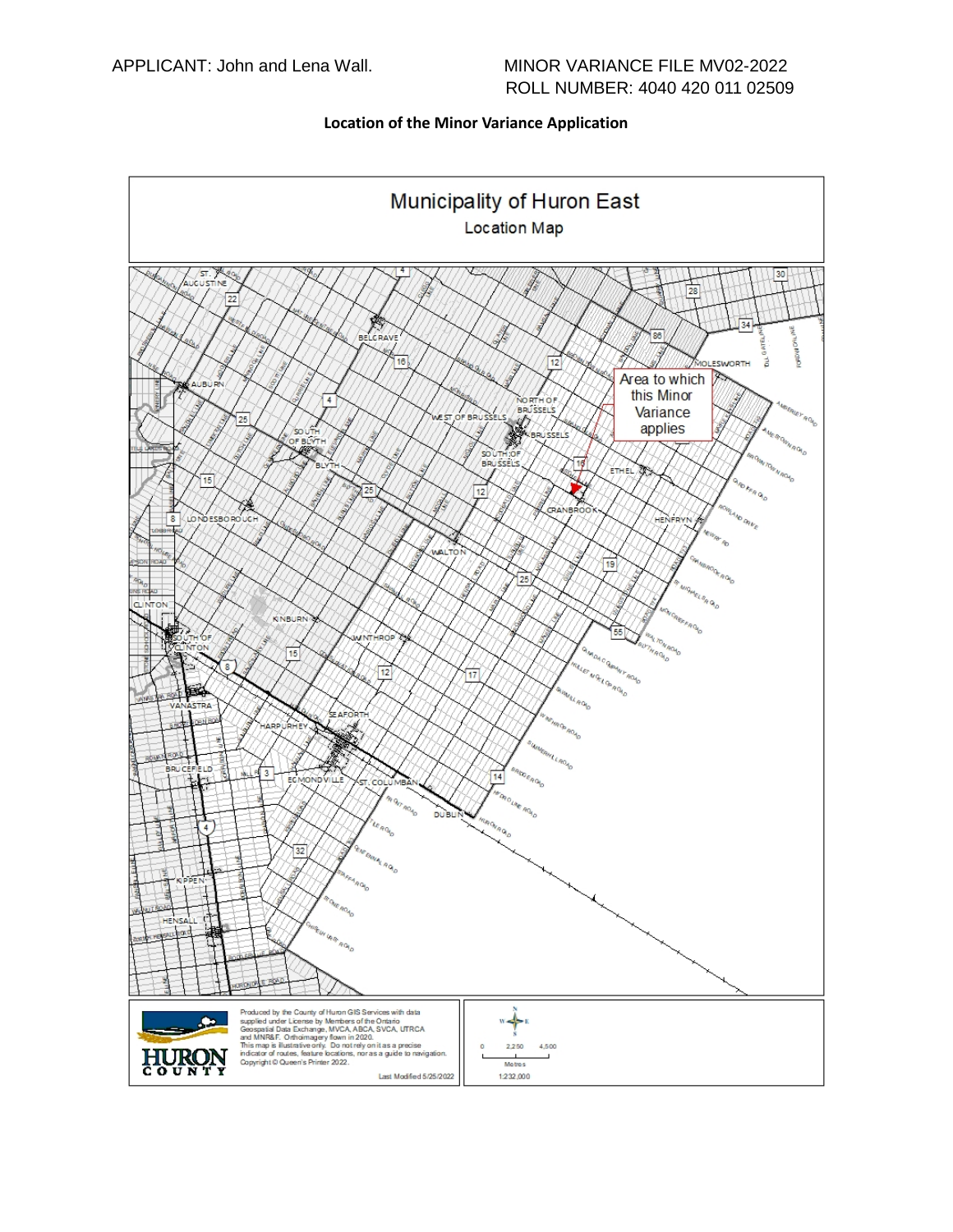